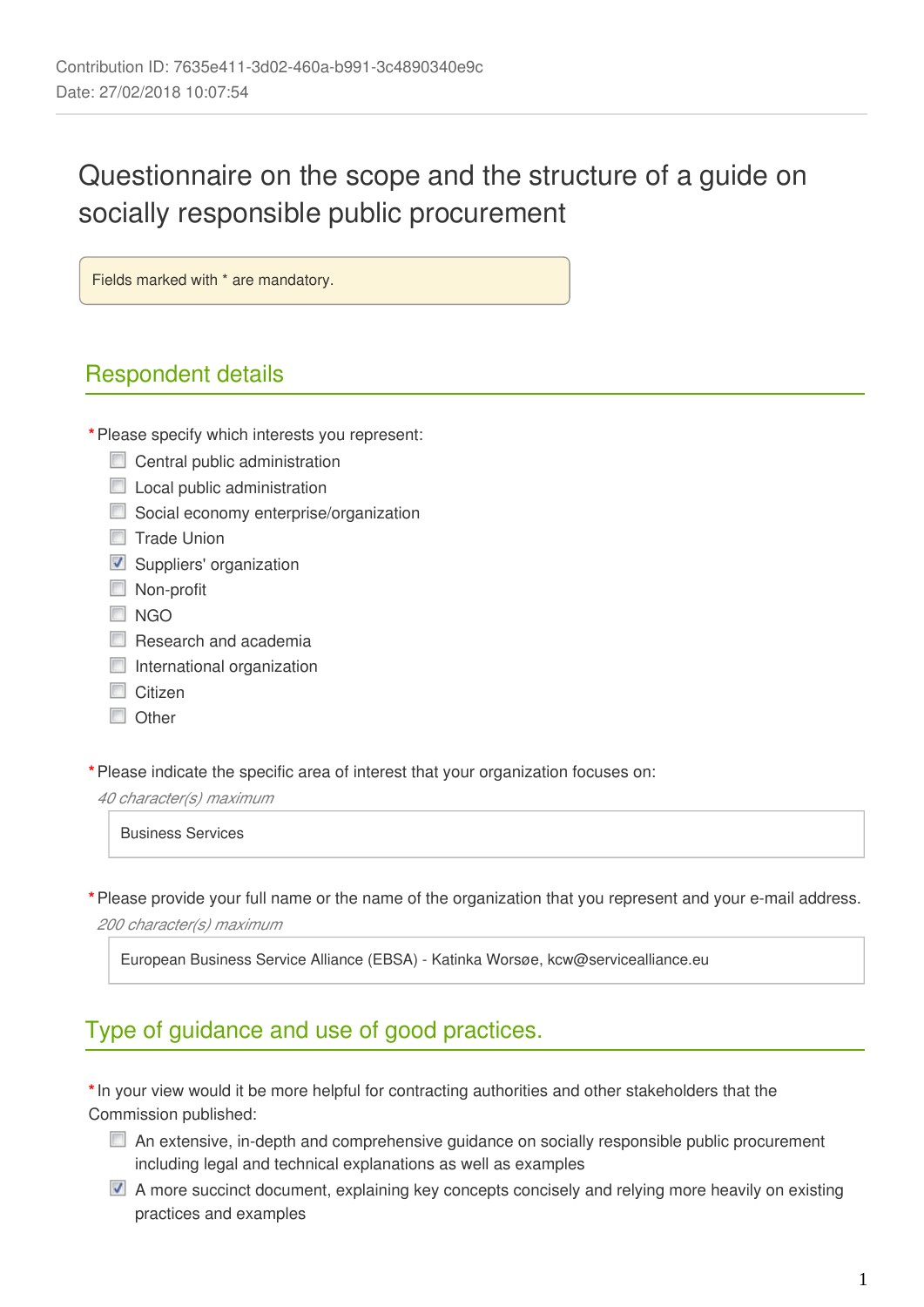**\***Concerning the collection and publication of good practices related to socially responsible public procurement, in your view would it be more helpful for contracting authorities and other stakeholders that the Commission:

- included good practices in the text as examples illustrating the theoretical explanations
- published, in addition to the guide, the most extensive number of good practices, collected in a separate document

## Outline of the guidance

We propose below a series of topics which could be treated in the guide in separate chapters. Please evaluate the relevance and appropriateness of each topic.

|                                                                                                                                                                                                                                                                                                                                                                       | not<br>relevant | slightly<br>relevant | relevant | very<br>relevant | crucial |
|-----------------------------------------------------------------------------------------------------------------------------------------------------------------------------------------------------------------------------------------------------------------------------------------------------------------------------------------------------------------------|-----------------|----------------------|----------|------------------|---------|
| * Practical guidelines on the use of the legal<br>tools and options provided under the 2014<br>Directives. This section could describe in a<br>practical way how to implement the<br>opportunities made available by the<br>Directives throughout the public<br>procurement procedure.                                                                                |                 |                      |          |                  |         |
| * Socially responsible public procurement:<br>policy and institutional framework. This<br>section could explain how to put in place a<br>comprehensive policy on socially<br>responsible public procurement at national<br>and local level, presenting examples from<br>central governments and local authorities<br>across the EU.                                   |                 |                      |          |                  |         |
| * Market consultation, market involvement.<br>This section could explain the importance of<br>appropriately and effectively consulting the<br>market in advance and how to maintain a<br>fruitful dialogue with bidders/contractor to<br>maximize the intended socially responsible<br>outcome of the procurement.                                                    |                 |                      |          |                  |         |
| * Execution of the contract, responsible<br>supply chains and verification of<br>requirements. This section could explain<br>how to put in place proportionate, effective<br>and cost-efficient measures allowing<br>contracting authorities to monitor and verify<br>compliance with socially responsible<br>requirements in the execution phase of the<br>contract. |                 |                      |          |                  |         |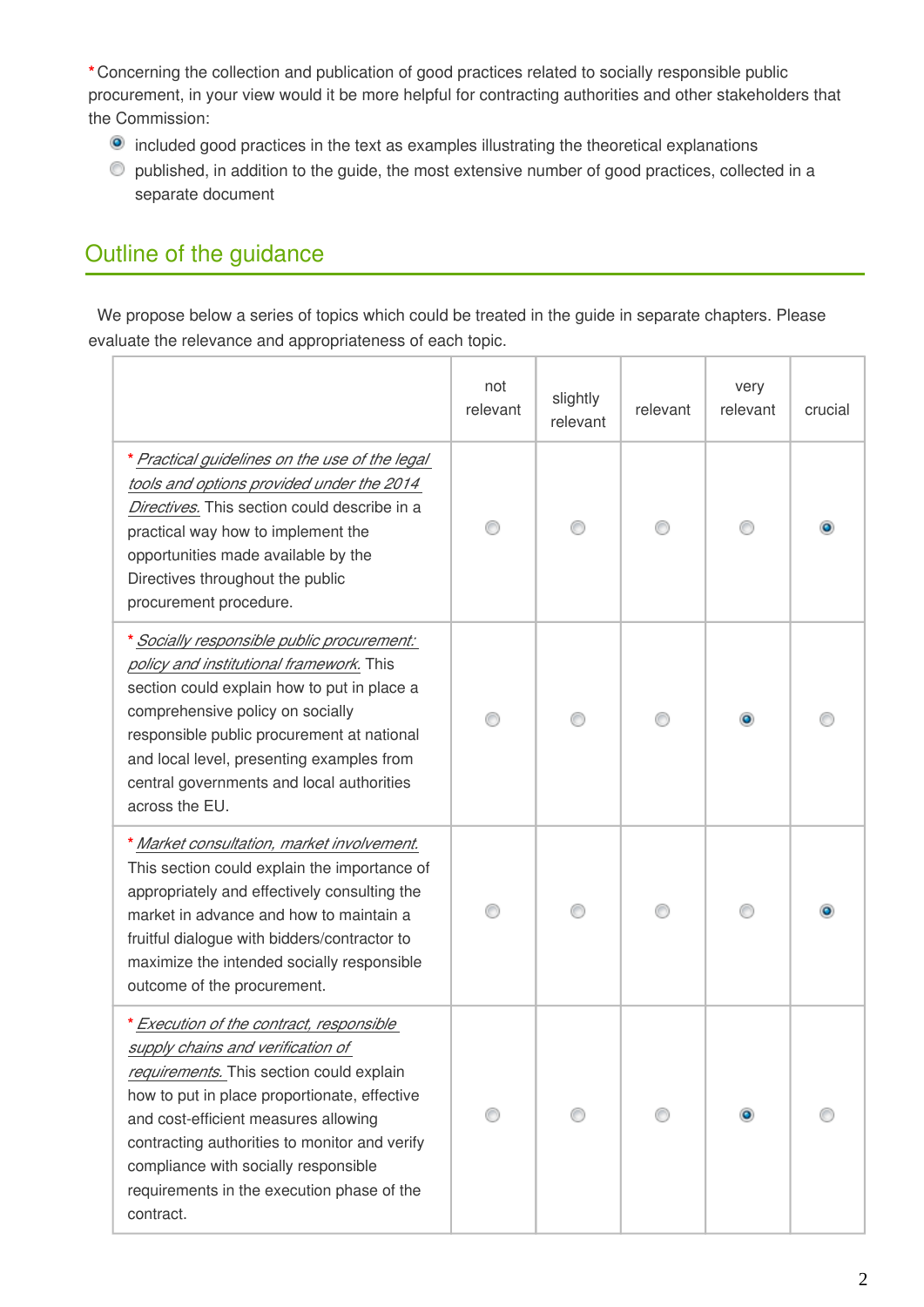| * Relationship of EU public procurement<br>rules with EU rules on labor conditions. This<br>section could summarize the existing rules<br>and case-law on the topic.                                                                                                                                                                  |  |  |  |
|---------------------------------------------------------------------------------------------------------------------------------------------------------------------------------------------------------------------------------------------------------------------------------------------------------------------------------------|--|--|--|
| * Accessibility rules in public procurement<br>procedures. This section could address the<br>use of accessibility criteria in public<br>procurement procedures (possibly taking<br>into account the upcoming European<br>Accessibility Act).                                                                                          |  |  |  |
| * Encouraging access to socially<br>responsible public procurement procedures<br>for social economy stakeholders. This<br>section could explain how contracting<br>authorities may take into account the<br>peculiarities of the social economy sectors,<br>so as to support their participation in public<br>procurement procedures. |  |  |  |
| * Socially responsible public procurement in<br>relevant sectors. This section could explain<br>how to run socially responsible public<br>procurement procedures in a few key<br>sectors.                                                                                                                                             |  |  |  |
| * Four selected priority sectors to be treated<br>in the guidance.                                                                                                                                                                                                                                                                    |  |  |  |

**\***If you indicated that tackling priority sectors as at least "relevant", please select four among the following sectors which in your view should be treated in the guidance:

*at least 4 choice(s)*

- $\blacksquare$  cleaning services
- security services
- catering, food and agricultural supply
- $\Box$  garments supply chain
- $\Box$  raw materials supply chain
- $\Box$  surgical instruments supply chain
- $\blacksquare$  electronic hardware equipment supply chain
- $\triangledown$  construction sector
- **D** built environment
- $\Box$  transport
- **ID ICT services**
- **V** Other

Please specify:

*40 character(s) minimum*